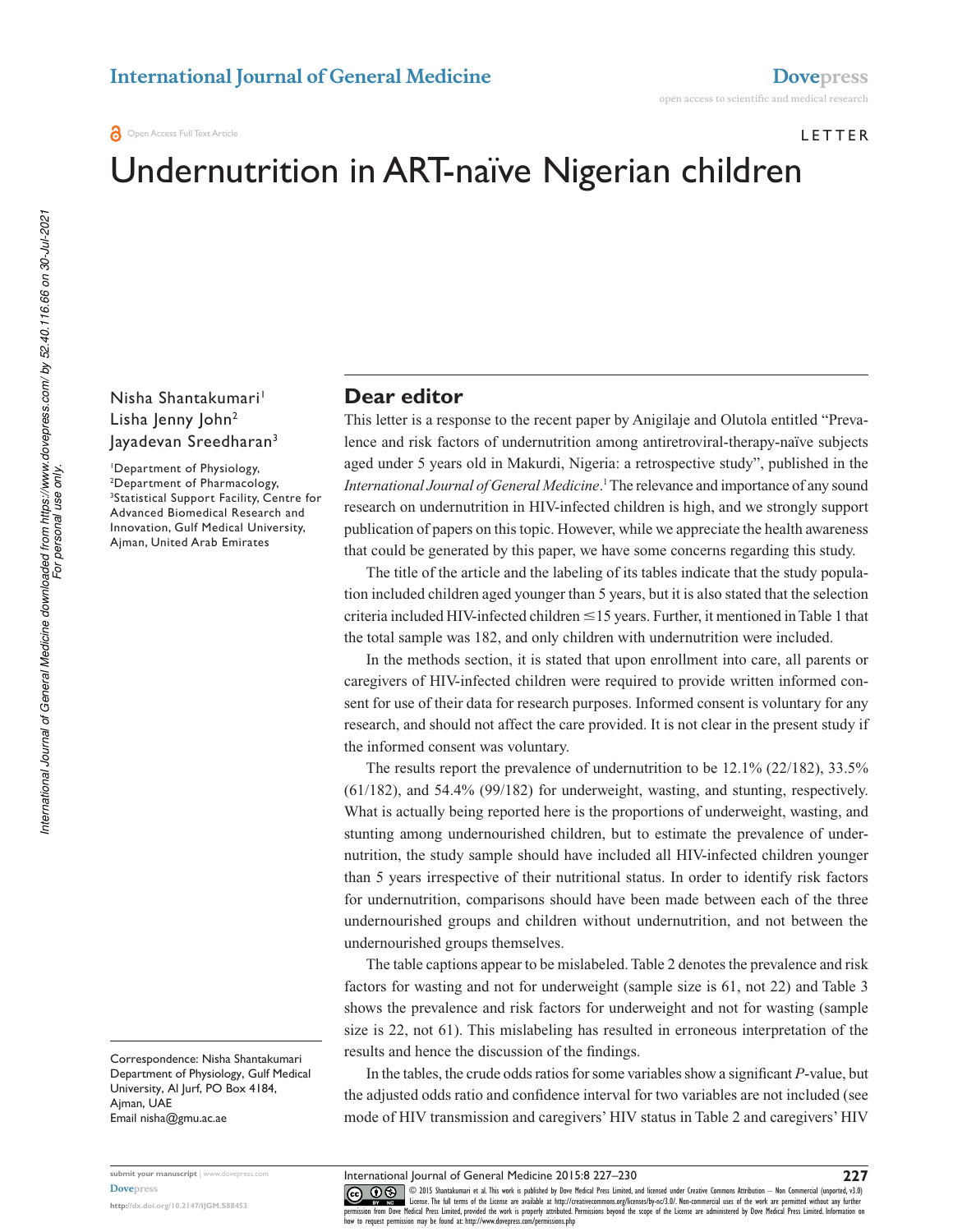**Dovepress**

status in Tables 3 and 4). It is also observed that the odds ratio and confidence interval for some variables are missing, but the crude odds ratios have been mentioned with a *P*-value as 0.000 (modes of infant feeding in Tables 2–4). Some variables are significant risk factors based on the crude odds ratio, but are significant protective factors after multivariate analysis (caregiver on highly active antiretroviral therapy, marital status of caregiver, tuberculosis, and esophageal candidiasis in Table 2, and age and CD4 count in Table 3). The justification for this major difference is not stated in the article. The authors have included all variables achieving a significance of 0.1 in the multivariate analysis. It is advisable to include only those significant variables that could be confounding to the variable of interest. When interpreting the results, the authors state that "the trend was such that female subjects were 0.292 less likely to be underweight". This result could be better reported as females being 71% less likely to be underweight than males.

The authors attribute the lack of a significant association in multivariate analysis between "wasting" (corrected here to "underweight") and the tested variables to the small sample size. It would be appropriate to mention if the sample size was estimated before the start of the study and whether the available size was adequate.

The authors state that the lack of data on HIV-negative children in a similar setting limited their interpretation of the results. This is not a study limitation, because the authors did not intend to include HIV-negative children; however, this could be a recommendation for future research. Considering the public health importance of this issue, studies with more methodological rigor are recommended in order to draw concrete conclusions for clinical practice.

# **Disclosure**

The authors report no conflicts of interest in this communication.

#### **Reference**

1. Anigilaje EA, Olutola A. Prevalence and risk factors of undernutrition among antiretroviral-therapy-naïve subjects aged under 5 years old in Makurdi, Nigeria: a retrospective study. *Int J Gen Med*. 2015;8: 131–141.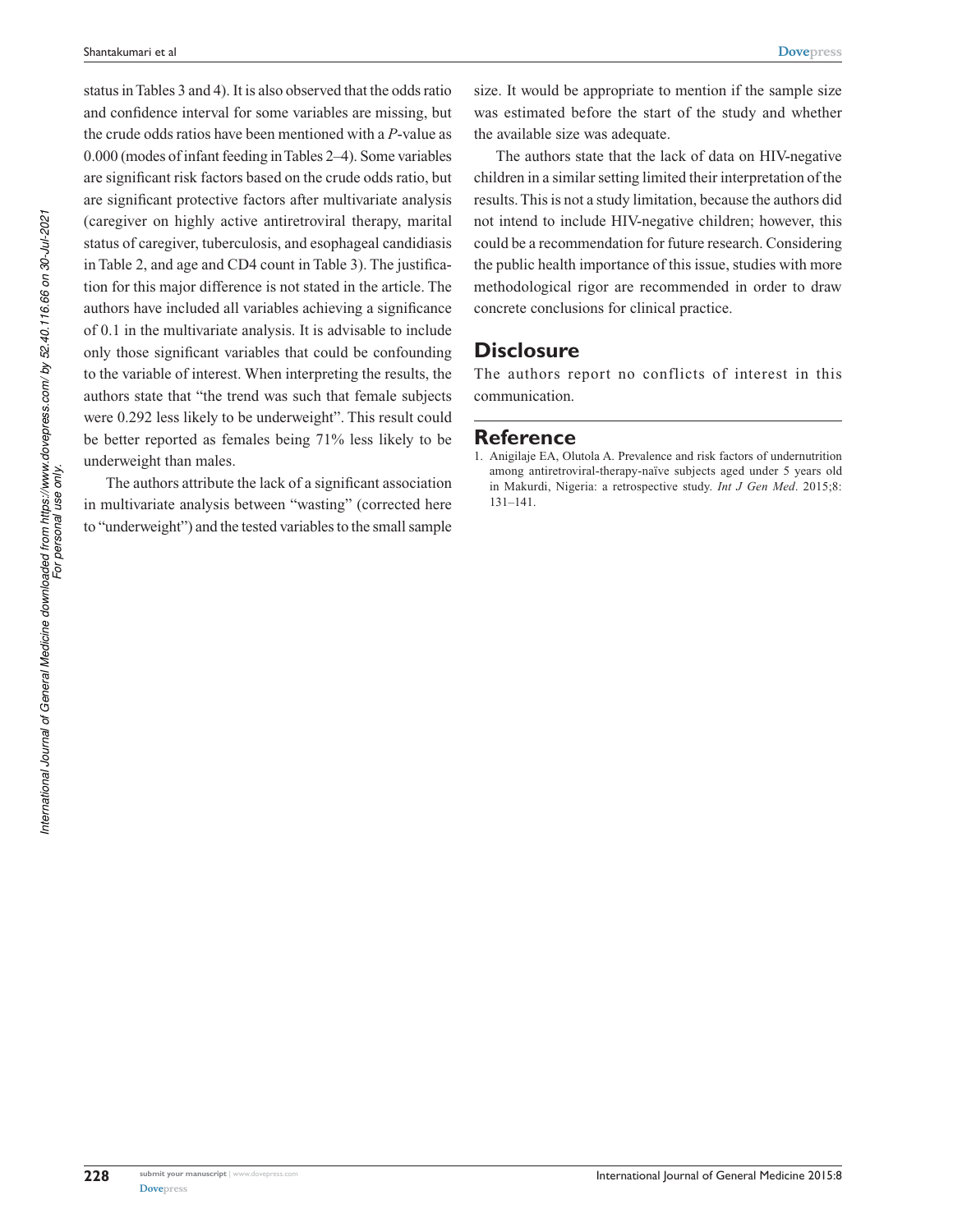# **Authors' reply**

## Emmanuel Ademola Anigilaje<sup>1</sup> Ayodotun Olutola<sup>2</sup>

<sup>1</sup>Department of Paediatrics, Benue State University, Makurdi, <sup>2</sup>Center for Clinical Care and Clinical Research, Abuja, Nigeria

Correspondence: Emmanuel Ademola Anigilaje Department of Paediatrics, Benue State University, PMB 102119, Makurdi, Benue State, Nigeria tel +234 80 3383 3839 email demolaanigilaje@yahoo.co.uk

# **Dear editor**

We are delighted to see that our paper is having an impact as far afield as the United Arab Emirates, and take the opportunity to respond to the above comments made by Shantakumari et al. First, we apologize for the typographical error stating "age  $\leq$ 15 years" to be a study inclusion criterion; this should have read " $\leq$ 5 years", and is to be corrected.

Our total sample size was 182, and did include subjects with and without undernutrition. As can be seen in Table 1, the proportional prevalence of the three types of undernutrition were not mutually exclusive, as the focus of the study did not include a composite index of undernutrition. A close look at Table 1 shows that the proportional prevalence of each of the three types of undernutrition was derived from the total sample size of 182. In other words, some subjects who were underweight may have also been stunted, so the proportions are not mutually exclusive. It is because of this limitation that researchers now talk about a composite index of anthropometric failure of undernutrition, which takes into account the aggregate of all types of undernutrition, including underweight, wasting, and/or stunting. We refer readers to this concept, which is a necessary prerequisite for understanding Table 1.

With regard to the consent issues raised by Shantakumari et al, ie, the seeking of written consent for the use of the children's data for future research purposes being sought from parents/caregivers, we stress that assurances were given to these parents/caregivers that their decision regarding participation in this research would in no way affect the care received by their children.

We agree that Table 1 is mislabeled, and should be corrected by substituting "wasting" for "underweight". However, we do not believe that the labeling error in Table 1 would detract from the validity of our results, discussion, or conclusion. It should be noted that Tables 2 and 3 are not mislabeled. We also acknowledge the absence of some adjusted odds ratios and confidence intervals in Tables 2–4. We are of course correcting this oversight, although the corresponding crude odds ratios with *P*=0.000 are mentioned (see modes of infant feeding in Tables 2–4).

Shantakumari et al are correct in their observation that some variables in Tables 2 and 3 are significant risk factors based on the crude odds ratio but emerge as significant protective factors after multivariate analysis. The reason a multivariate regression is performed is to determine the impact of a variable on an outcome variable while testing the interaction with other confounding variables that also impact on the outcome of interest. Therefore, it is possible for a variable that is a significant risk factor on bivariate analysis to become a protective factor after adjusting for confounders.

Regarding the observation that we only included variables with *P*-values of 0.01 in the multivariate analysis, our statisticians used *P*-values of 0.1 (10%) and 0.2 (20%) to accommodate as many of the confounding variables that may impact on the measured outcome of interest, as possible. All the factors included in our multivariate analysis are confounders for undernutrition. In some cases, these confounders are "a priori" factors that have been documented to impact on outcome variables in studies in other settings. When this is done, especially for a study with a small sample size, it gives a strong interpretation of the level of statistical significance of the confounding variable in question, especially when found to be significant in multivariate analysis. It reduces the residual variation and decreases the standard error of the regression coefficients for many confounders, as far as possible.

We concede that "the trend was such that female subjects were 0.292 times less likely to be underweight" could have been expressed as "females are 71% less likely to be underweight than males", but consider this to be merely a matter of semantics.

To address the comments by Shantakumari et al regarding our failure to include information on estimation of sample size and whether our sample size was adequate, we point out that this was a retrospective study of patients attending one clinic over a specified period of time. Calculation of sample size is generally not required for retrospective studies, but we would certainly agree that this is one of the limitations of this type of research.

We are in agreement with Shantakumari et al that noninclusion of data on HIV-negative children is a potential limitation of our present research, in that our results do not accurately represent the burden of undernutrition